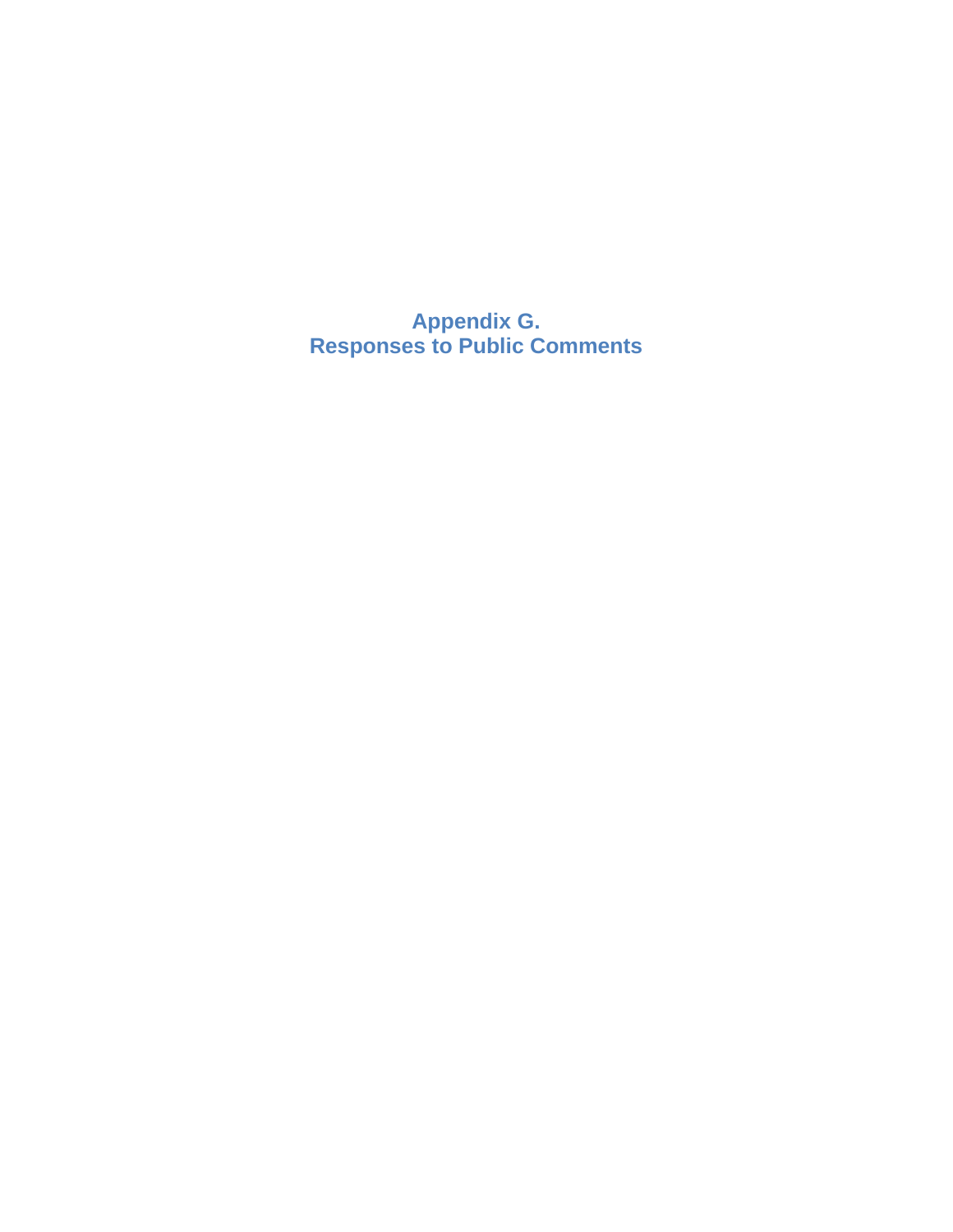The Maumee River (lower) Tributaries and Lake Erie Tributaries Draft TMDL Report was available for public review from May 9 through June 11, 2012. This appendix contains the comments received and responses to those comments.

Two sets of comments were received on the draft report. The initials in parentheses following each comment denote the specific commenter, as listed in the following table:

| <b>Initials</b> | <b>Date Received</b>      | <b>Name</b>  | <b>Organization</b>      |
|-----------------|---------------------------|--------------|--------------------------|
| JL              | June 11, 2012 (via email) | Jim Lavrich  | Hull & Associates, Inc.  |
| MD              | June 11, 2012 (via email) | Michael Darr | <b>BP-Husky Refinery</b> |

The comments are grouped by the organization that submitted the comments.

Please note that location references to the draft report may not correspond to the same page numbers in the final report.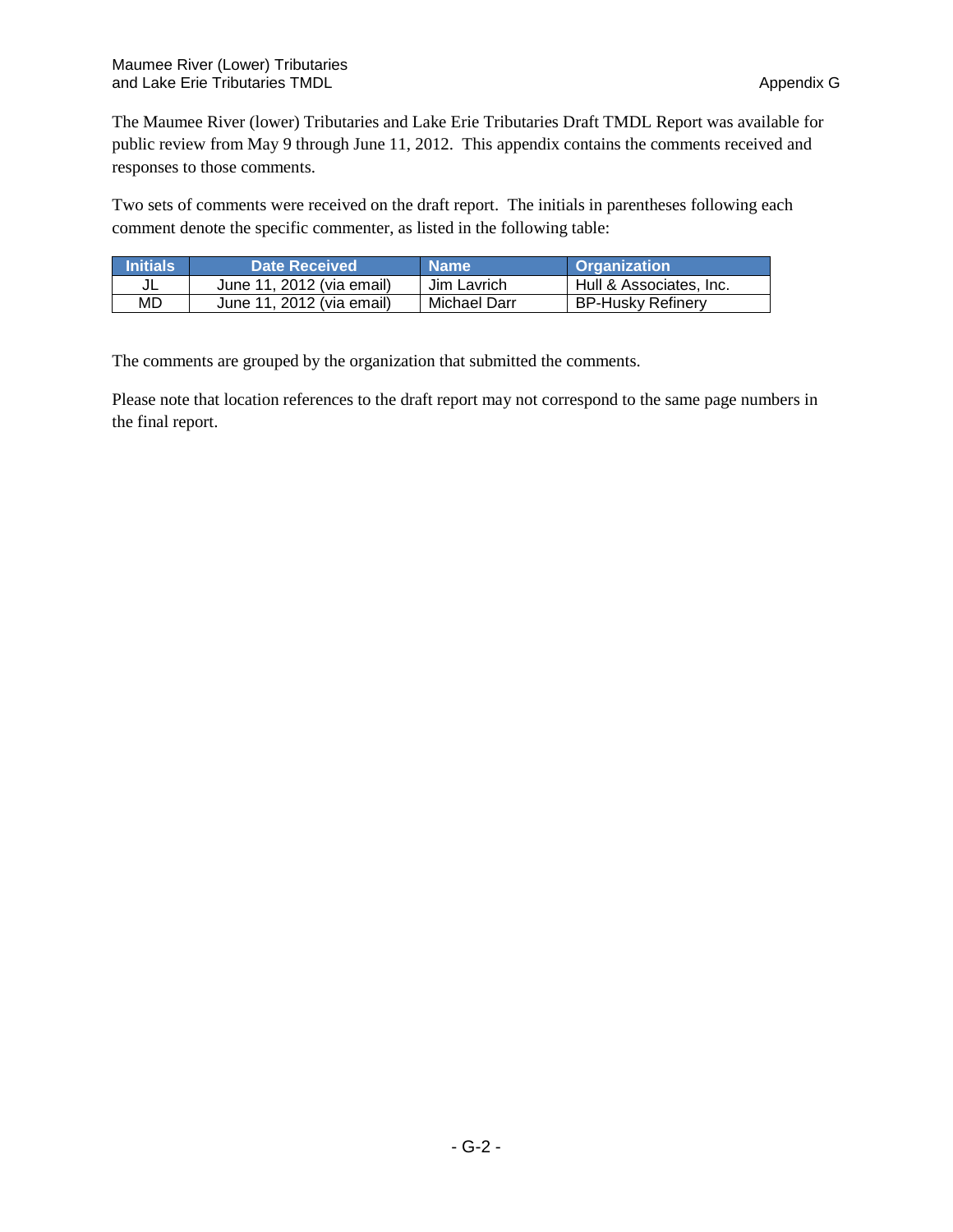# **Hull & Associates, Inc. (JL)**

## *Comment*

Hull & Associates, Inc. (Hull) has reviewed a portion of the "Draft Maumee River (lower) Tributaries and Lake Eire Tributaries Watershed (TMDLs)" report (draft report), specifically pertaining to the discharge of total suspended solids (TSS) from permitted NPDES outfalls. Based on our review, we noticed an error in the TSS concentration reportedly discharged from the Pilkington North America, Inc. (PNA) facility, located in Northwood, OH, over the 2006 and 2008 targeted periods.

For well over a decade, Hull has monitored PNA's NPDES outfalls and has maintained a record of the analytical results. We used the results in our data base to compare with the TSS results provided in your draft report. In Section 5.2- "Sedimentation/Siltation" of the draft report, the maximum TSS value of 3,610 mg/L was reported as being discharged from the property. Although, there exists a TSS value of 3,610 mg/L in our database, this value represents Outfall 802 obtained during a sampling event conducted on 2/17/2010, and is located and monitored upstream of the property. Consequently, water quality at this upstream location does not represent PNA's contribution to the water quality being discharged from the property but, rather, is used to monitor key parameters in this particular branch of Otter Creek as it enters and exists the PNA property.

The downgradient sampling locations 902 and 903 are the "compliance" NPDES discharge sampling points for the PNA property and are meant to represent the discharge from the property. As a result, the maximum TSS value discharged from the site within the 2006 and 2008 targeted period would be 720 mg/L, which is much lower than the 3,610 mg/L contained in the draft report. Even considering a broader reporting period of 2002 through 2011, 720 mg/L is still the maximum TSS concentration recorded from the property's NPDES discharge. Please note that storm water flowing in this branch of Otter Creek from Outfall 802 traverses the PNA property and then is discharged from the PNA property at Outfall 902.

Moreover, it should be noted that although the TSS values at the discharge points of compliance have shown some elevated TSS concentrations, our data indicates that very little of the contribution, if any, is actually from the PNA property, as the majority of the property is covered with vegetation consisting primarily of a variety of grasses, which naturally filters solids should any solids be generated during a storm event. While comparing upstream to downstream TSS concentrations for the PNA property, the TSS values appear to improve, sometimes significantly, as it passes through the PNA property. For example, in the case of the 2/17/10 sampling event where Outfalls 802 and 902 were sampled, the upstream Outfall 802 had TSS at 3,610 mg/L entering the property and the downstream or discharge Outfall 902 showed a TSS concentration of only 22 mg/L as it exited the property.

Although the actual contribution of TSS within PNA's property boundary due to runoff is undetermined, the PNA property doesn't appear to have any negative effect on TSS values at all. Based on this evidence, please change your language to concur with the data provided in this message. We encourage you to reevaluate the discharge data and take into consideration the fact that TSS concentrations actually appear to decrease as the stream passes through the PNA property.

I hope this feedback helps with your evaluation. Please let us know if you have any questions regarding this information and please make a revised draft available to PNA for review. I look forward to hearing from you.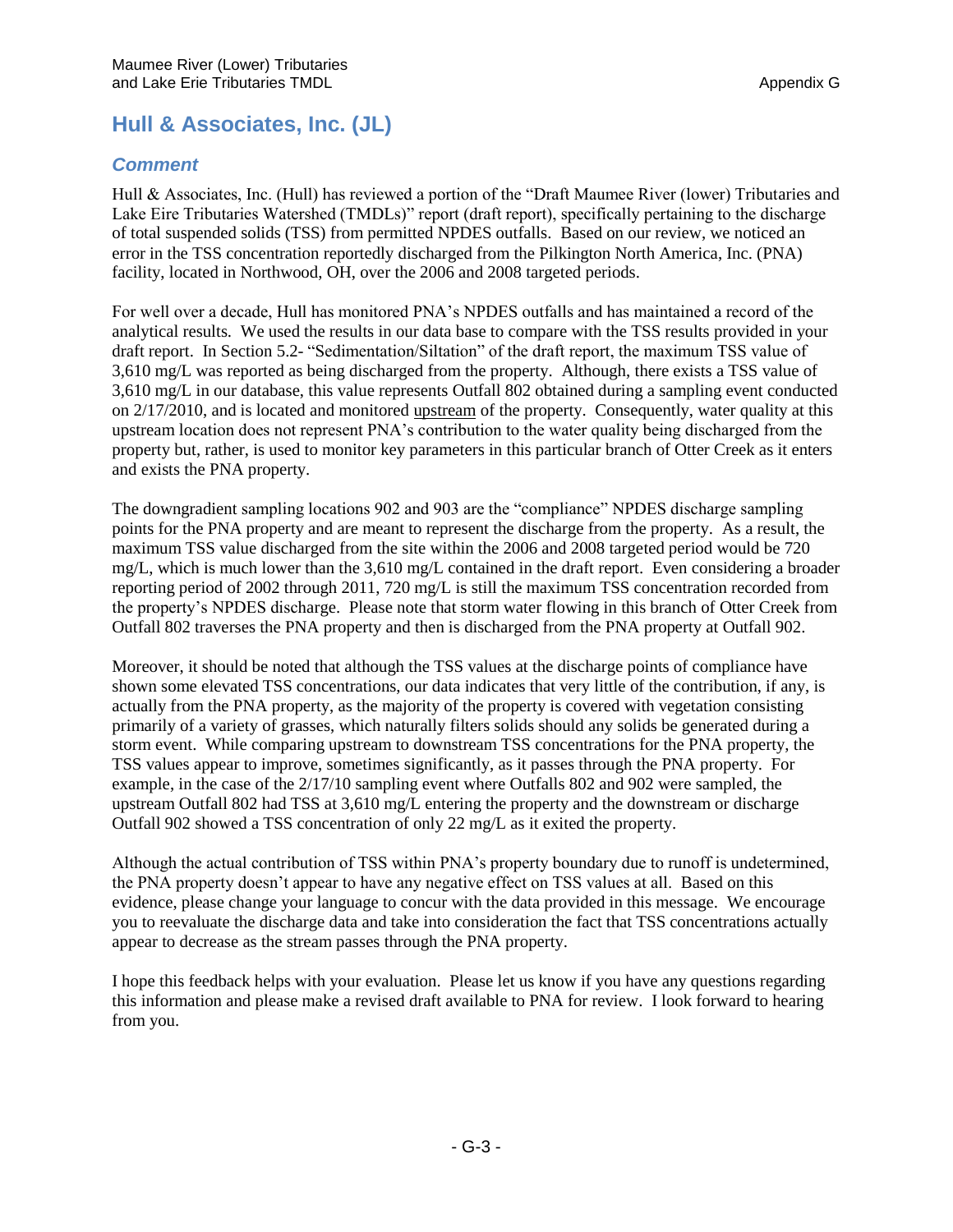| <b>Total Suspended Solids (TSS) in mg/L</b> |                |                |                |  |  |  |
|---------------------------------------------|----------------|----------------|----------------|--|--|--|
| 2006 & 2008                                 | <b>TSS 802</b> | <b>TSS 902</b> | <b>TSS 903</b> |  |  |  |
| Max.                                        | 1140           | 720            | 18             |  |  |  |
| Mean                                        | 112            | 64             | 14             |  |  |  |
| Min.                                        | 9              |                |                |  |  |  |
| Median                                      | 49             | 19             | 14             |  |  |  |
| Count                                       | 37             | 40             |                |  |  |  |

| TSS for 901 and 903 combined<br>2006 & 2008 |     |      |  |  |
|---------------------------------------------|-----|------|--|--|
| Max.                                        | 720 | mg/L |  |  |
| Mean                                        | 60  | mg/L |  |  |
| Min.                                        | 6   | mg/L |  |  |
| Median                                      | 18  | mg/L |  |  |
| Count                                       | 44  | ma/L |  |  |

## *Response to Comment*

The summary of TSS data available for the Pilkington N.A. facility was in error. Since no data are available for storm water discharge from the Pilkington N.A. facility, no statistical summary will be presented in the final report. The sentence referring to the Pilkington N.A. facility in Section 5.2.7 will now read:

"TSS data for storm water effluent outfalls at Pilkington N.A. (Ohio EPA ID 2IN00020) are not available."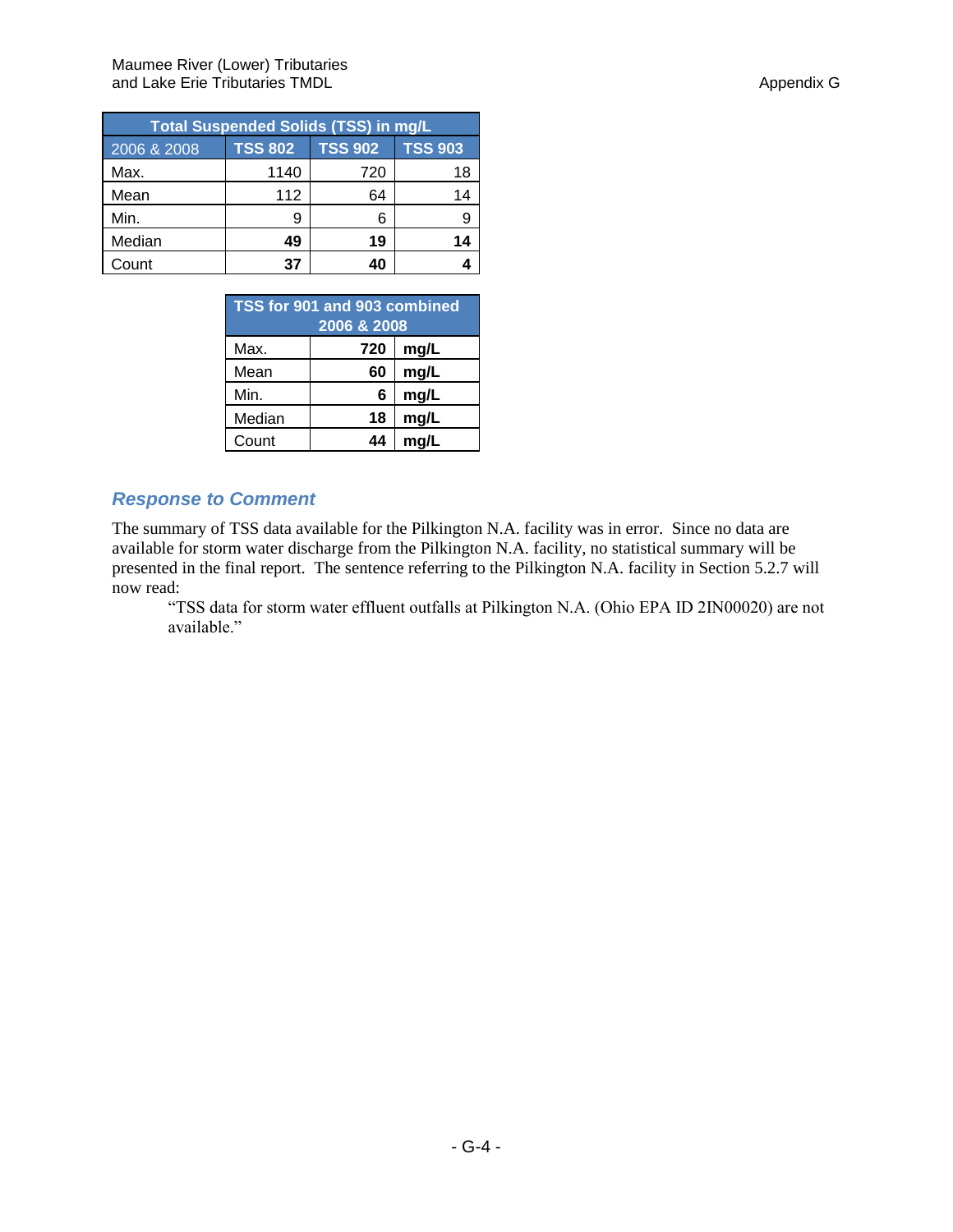## **BP-Husky Refinery**

BP-Husky appreciates the opportunity to comment on the draft TMDL report, and supports the Ohio EPA's efforts to improve the quality of surface waters in the Maumee River watershed region. These comments are offered to further this objective.

## *Comment #1*

Pg. 88, Section 5.2.2 QHEI Data, Subsection 5.2.7 Otter Creek:

The sedimentation/siltation impairment is a widespread condition throughout the watershed, likely due in large part to the natural conditions of low gradient and clay/silt soils. Recognizing this condition as part of the background concept would provide useful context.

#### *Response to Comment #1*

Clayey and silty soils and streams with low gradients are present throughout the Maumee River (lower) tributaries and Lake Erie tributaries project area and such natural conditions do contribute sediment and silt loads to surface waters. The primary sources of sedimentation/siltation (i.e., channelization, imperviousness, and commercial/industrial districts) were identified by Ohio EPA biologists. Anthropogenic sources are larger than natural sources.

#### *Comment #2*

Pg. 90, Section 5.3 Contaminated Sediments:

The MS4 stormwater permitting program includes provisions for monitoring and implementation of BMPs which address stormwater runoff, including sediment quality. The existing section language describes potential application of TMDLs to Otter Creek only, and does not reference the MS4 stormwater permit program. It is appropriate to describe the regulatory program to address sediment impacts to all of the watershed surface waters.

## *Response to Comment #2*

This section of the report does mention urban sources as a possible source of sediment contamination. It also states "TMDLs are *not developed* for Otter Creek because there are ongoing efforts to characterize the contamination of Otter Creek that will lead to initiatives to clean-up and restore the creek. Therefore, the objective of this section is to present and summarize recent activities [emphasis added]." Regulatory programs, including the MS4 NPDES program, have been described in other sections of the report.

## *Comment #3*

Pg. 91 – Section 5.3.1.2 Duck and Otter Creeks Great Lakes Legacy (Act) Data Gap Investigation Report (CardnoEntrix 2012)

The statement ""(F)ield crews recorded observations of visible sheens and odors that were believed to be petroleum" (CardnoEntrix 2012 p. E-2)" should be supplemented to include the entire sentence from page E.2 of the Cardno ENTRIX report: "*During sample collection* field crews recorded observations of visible sheens and odors that were believed to be petroleum *in several sampling locations*." The complete